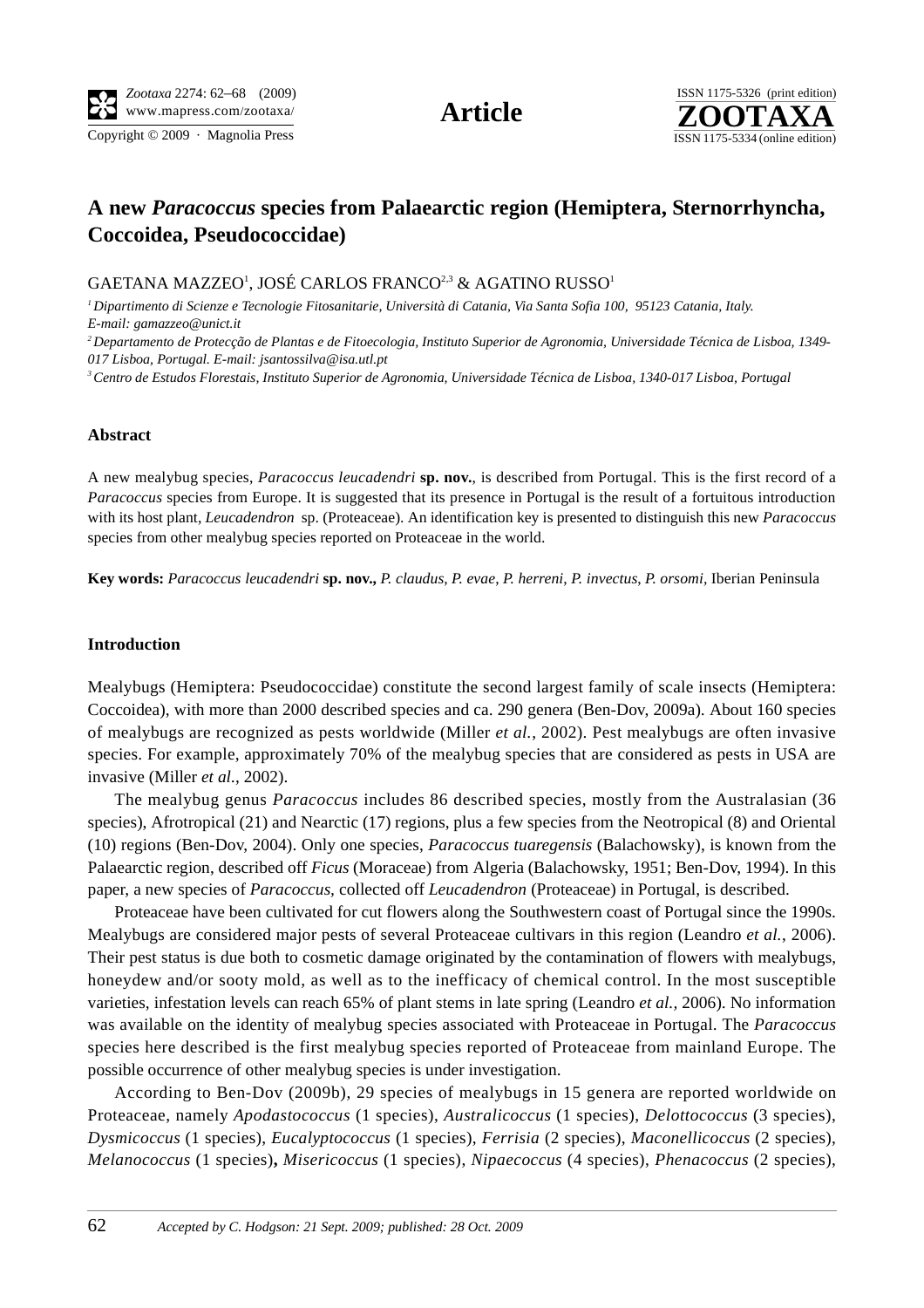*Planococcus* (2 species), *Pseudococcus* (5 species), *Rastrococcus* (2 species), *Ripersiella* (1 species). An identification key is presented to distinguish the new *Paracoccus* species from these other mealybug species.

## **Materials and methods**

The description is based on 10 slide-mounted specimens prepared according to the methods of Williams & Watson (1988). Measurements were made using a compound microscope with an ocular micrometer and are given as minimum and maximum. The illustration of the adult female was prepared based on multiple specimens, with the assistance of LAS (Leica Application Suite; Leica Microsystems Launches Branding Campaign, Wetzlar, Germany). Important details are enlarged as photographs around the central illustration, but the sizes are not proportional to each other. Terminology follows that of Williams (2004).

Abbreviations for depositories are as follows: DISTEF (Dipartimento di Scienze e Tecnologie Fitosanitarie, University of Catania, Italy); DPPF (Departamento de Protecção de Plantas e de Fitoecologia, Instituto Superior de Agronomia, Lisboa, Portugal).

# *Paracoccus leucadendri* **Mazzeo & Franco sp. nov. (Fig. 1)**

**Diagnosis**. Specimens preserved in alcohol and acetic acid appeared pink in colour, becoming green in KOH. *Adult female*

**Mounted material:** Body oval, largest specimen 2.48 mm long and 1.68 mm wide. Anal lobes moderately developed, each ventral surface with an apical seta 185–210 μm long; anal lobe bar about 35.5 μm long and bar seta about 38 μm long. Antennae each 350–400 μm long, with 8 segments. Legs well developed; hind trochanter + femur 230–270 μm long, hind tibia + tarsus 250–445 μm long, claw about 25 μm long. Ratio of lengths of hind tibia + tarsus to hind trochanter + femur 1.09–1.71. Translucent pores present on hind coxa and tibia.

Labium 130–145 μm long, similar in length to clypeolabral shield. Circulus absent. Ostioles well developed, each lip with 2 or 3 setae and about 11 trilocular pores. Anal ring about 67.5 μm long and 82.5 μm wide, bearing 6 setae, each 125–170 μm long.

Cerarii numbering 17 pairs; each anal lobe cerarius lightly sclerotised, with 2 conical setae, each about 17.5–27.5 μm long and 5 μm wide, plus 2–4 auxiliary setae and 14–21 trilocular pores. Anterior cerarii each with 2 conical setae and 4–8 trilocular pores, sometimes reduced on head to a single conical seta; preocular cerarius sometimes with 3 conical setae.

Dorsal surface with short, stiff setose setae, each mostly 5.0–12.5 μm long. Multilocular disc pores absent. Trilocular pores evenly distributed. Oral rim tubular ducts, each about 10–12.5 μm long, with rim about 7.5– 11.25 μm in diameter, present singly near all abdominal cerarii (except anal lobe cerarius) and also near most thoracic cerarii; one duct also present behind each frontal cerarius; a few others distributed singly on medial areas of abdomen from segment VI to II and scattered on thorax.

Ventral surface with normal flagellate setae. Multilocular disc pores, each about 7.5 μm in diameter, present posterior to vulva and in double rows across abdominal segments VII & VI and in single rows on segments V & IV; also with about 4–20 multilocular disc pores scattered on thorax and head.

Oral collar tubular ducts together with multilocular disc pores present in rows on abdominal segments and in a group lateral to each anterior coxa.

**Type material**. **HOLOTYPE**: adult female, Portugal, Zambujeira do Mar (Odemira), on *Leucadendron*  cv. Rosette (*L. laureolum* × *L. elimense* ssp. *salterii*) (Proteaceae), 15 November 2007, J.C. Franco, slide n. 1296.01 (DISTEF); **PARATYPES**: 9 adult females, Portugal, same data as for holotype, slides n. 1296.02 – 1296.08 (DISTEF) plus slides n. 1296.09 and 1296.10 (DPPF).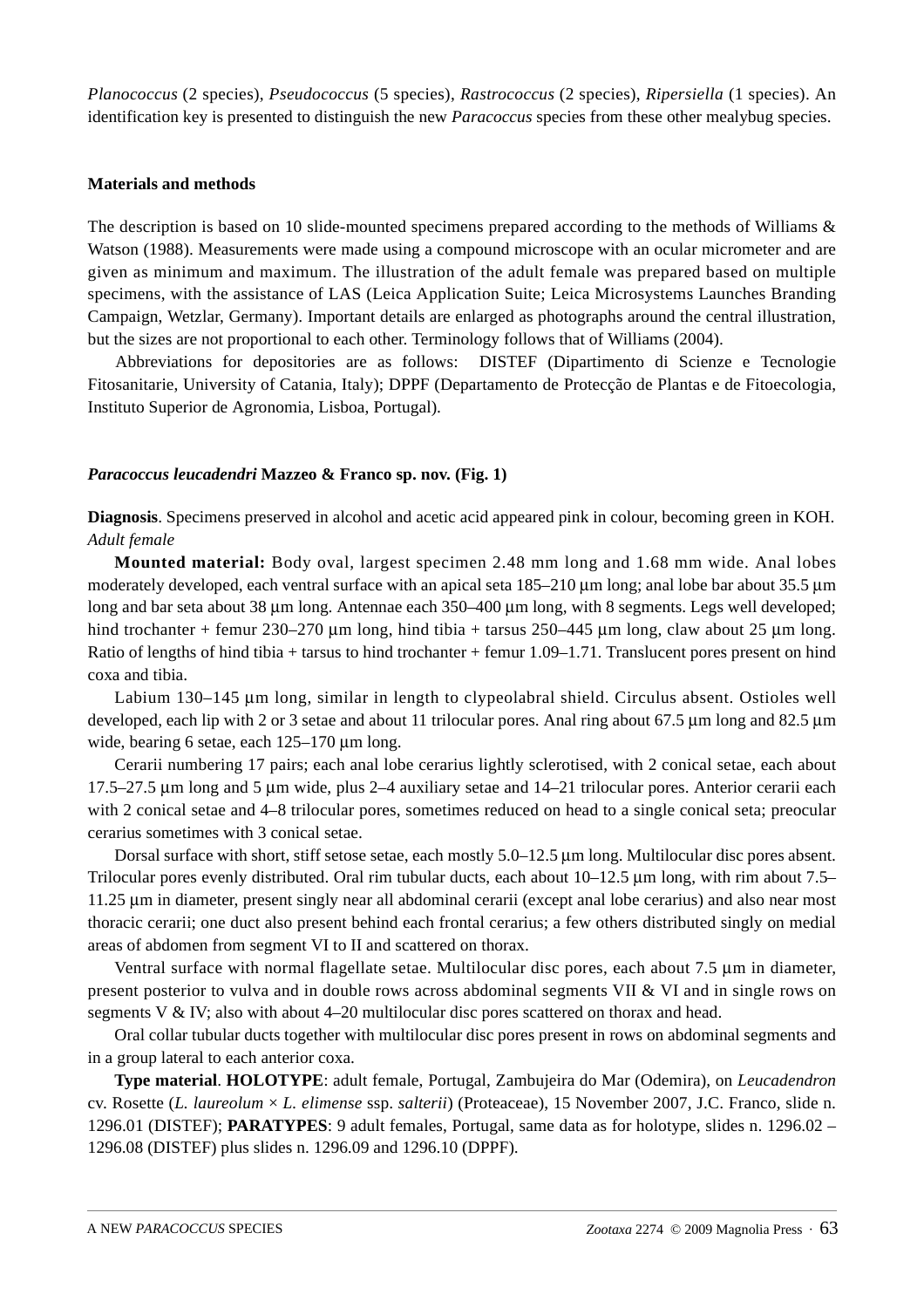

**FIGURE 1.** *Paracoccus leucadendri* Mazzeo & Franco **sp. nov. a, d:** oral rim tubular duct; **b**: trilocular duct; **c**: cerarian setae; **e**: anal lobe cerarius; **f:** anal lobe bar and seta; **g, j:** oral collar ducts; **h, i**: multilocular disc pores.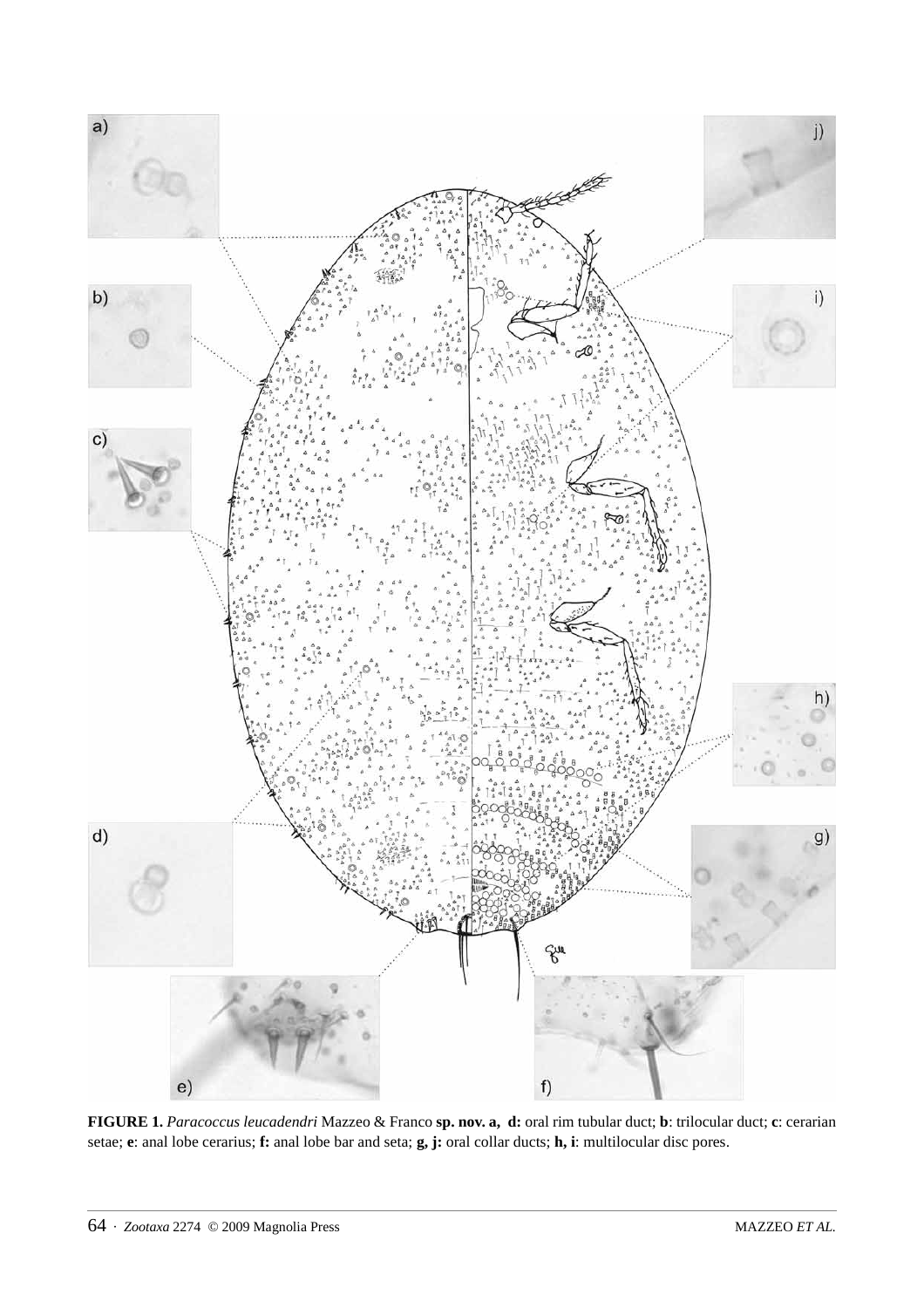**Etymology**. The epithet "leucadendri" is the Latin genitive of the genus name of the plant host, *Leucadendron.*

**Comments**. *Paracoccus leucadendri* **sp. nov.** lacks a circulus and has, like many other species of *Paracoccus*, a group of oral collar tubular ducts in the lateral area near to each anterior coxa. It is close to the following species of *Paracoccus*: *P. claudus* De Lotto, *P. evae* Williams, *P. herreni* Williams & Granara de Willink, *P. invectus* Williams and *P. orsomi* Mamet. It differs from these as follows:

•from *P. claudus* (only known from Namibia, West Africa on *Calicorema* (Amaranthaceae)) in possessing multilocular disc pores on the venter of the thorax and in having oral rim tubular ducts in the median area of dorsum of the thorax (absent in *P. claudus*);

•from *P. evae* (only known from Indonesia off Asteraceae and Poaceae) in the large number and distribution of oral rim tubular ducts (very few on *P. evae*), and in having 8-segmented antennae (*P. evae* has 7-segmented antennae);

•from *P. herreni* (restricted to the Neotropics and only known on Euphorbiaceae and Verbenaceae) in lacking both a circulus and oral rim tubular ducts ventrally (both present in *P. herreni*);

•from *P. invectus* (only known from India and Thailand off Orchidaceae) in having 17 pairs of cerarii (*P. invectus* has 9–14 cerarii), ostioles with lips well developed (often indistinct in *P. invectus*), in the distribution of multilocular disc pores and oral collar tubular ducts and in lacking circulus (present or absent in *P. invectus*);

•from *P. orsomi* (only known from Madagascar off an unknown plant) in possessing oral rim tubular ducts on the thorax (absent on *P. orsomi*) and in lacking translucent pores on femur (present on *P. orsomi*).

### **Possible origin of** *P. leucadendri*

We believe that the presence of *P. leucadendri* along the Southwestern coast of Portugal is the result of an accidental introduction from Southern Africa along with its host plant ("cultural immigrants" *sensu*  Bodenheimer (1934); "obvious introductions" *sensu* Ben-Dov (1990)). This is because: (i) *Leucadendron* is a recently introduced crop in Portugal which originated from Southern Africa (Liu *et al.*, 2007); (ii) there are no other known species of *Paracoccus* in Europe; and (iii) most *Paracoccus* species are known from only one zoogeographic region (Ben-Dov, 2004), i.e. they have a highly restricted distribution.

 According to Ben-Dov et al. (2009), 101 mealybug species in 49 genera are known from South Africa. Of these, 11 species have been reported off Proteaceae (Ben-Dov, 2009a): *Delottococcus confusus* (De Lotto), *D. proteae* (Hall), *D. trichiliae* (Brain), *Ferrisia malvastra* (Mc Daniel), *F. virgata* (Cockerell), *Misericoccus inops* De Lotto, *Nipaecoccus viridis* (Newstead), *Phenacoccus stelli* (Brain), *Planococcus citri* (Risso), *Pseudococcus calceolariae* (Maskell) and *P. longispinus* (Targioni Tozzetti). None of the five reported *Paracoccus* species from South Africa*,* namely *P. burnerae* (Brain), *P. larinus* De Lotto, *P. latebrosus* De Lotto, *P. muraltiae* (Brain) and *P. perperus* De Lotto, is known off Proteaceae (Ben-Dov *et al.*, 2009). However, mealybugs were included by Ben-Jaacov & Silber (2007) in the list of severe pest groups of proteaceous species in South Africa, although they did not state which species were involved. On the other hand, four mealybug species were listed as pests of Proteaceae in South Africa by Lubbe (2006), namely, *Delottococcus quaesitus* (Brain), *Phenacoccus stelli, Planococcus citri* and *Pseudococcus calceolariae*.

### **Identification key for mealybug species reported off Proteaceae**

| $\mathbf{L}$ | Anal lobes membranous or sclerotized, each strongly produced, forming a deep notch at apex of abdomen; always |
|--------------|---------------------------------------------------------------------------------------------------------------|
|              |                                                                                                               |
|              |                                                                                                               |
|              |                                                                                                               |
|              |                                                                                                               |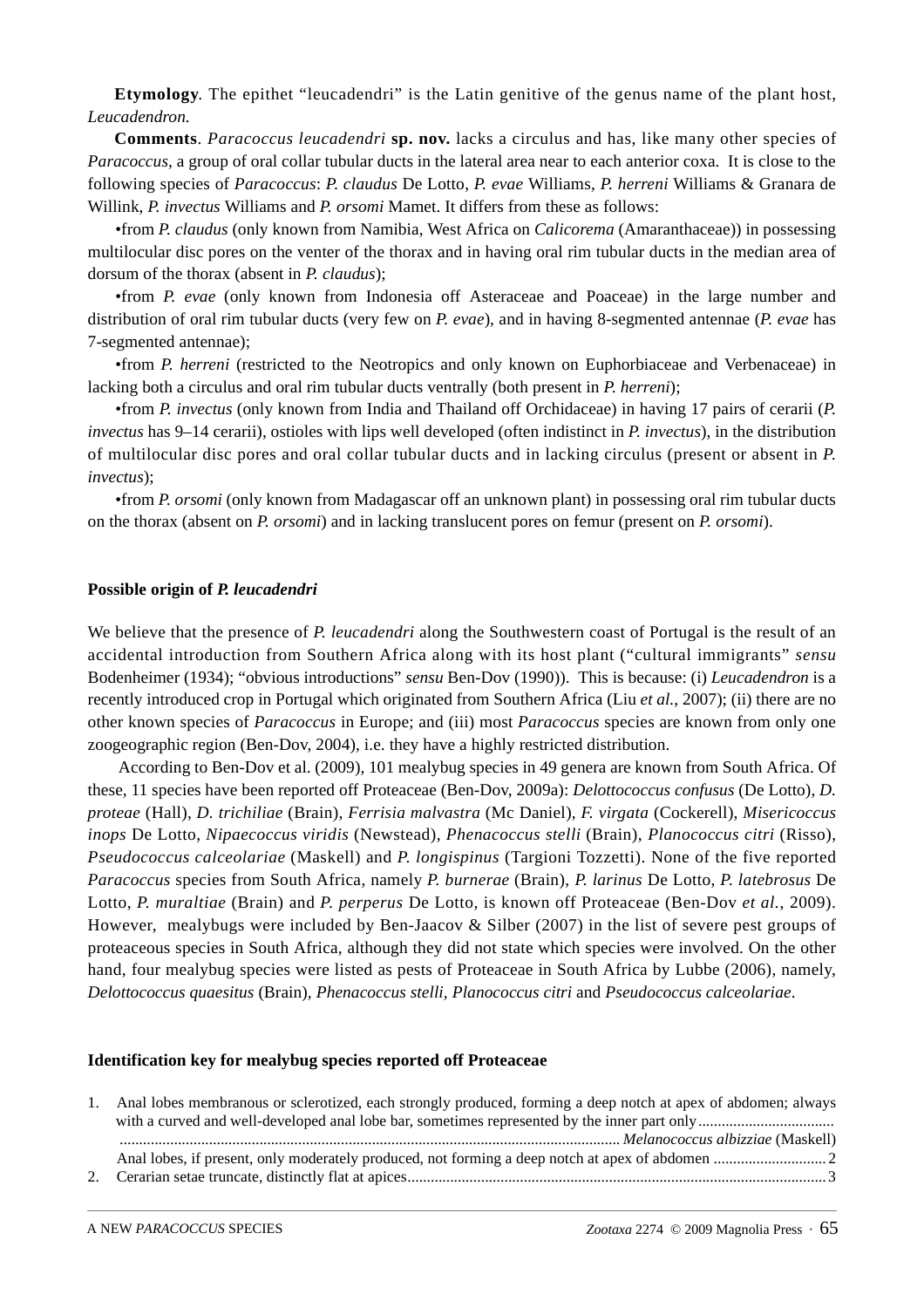| 3. |                                                                                                                                                                                                                            |
|----|----------------------------------------------------------------------------------------------------------------------------------------------------------------------------------------------------------------------------|
|    |                                                                                                                                                                                                                            |
|    |                                                                                                                                                                                                                            |
| 4. | Dorsal tubular ducts large, each with orifice surrounded by a round, flat sclerotised area containing within its bor-                                                                                                      |
|    |                                                                                                                                                                                                                            |
|    |                                                                                                                                                                                                                            |
| 5. |                                                                                                                                                                                                                            |
|    |                                                                                                                                                                                                                            |
|    |                                                                                                                                                                                                                            |
|    |                                                                                                                                                                                                                            |
| 6. |                                                                                                                                                                                                                            |
|    |                                                                                                                                                                                                                            |
| 7. |                                                                                                                                                                                                                            |
|    |                                                                                                                                                                                                                            |
| 8. |                                                                                                                                                                                                                            |
|    |                                                                                                                                                                                                                            |
| 9. | Oral rim tubular ducts present somewhere on body (sometimes rim obscure but with some indication of sclerotiza-                                                                                                            |
|    |                                                                                                                                                                                                                            |
|    |                                                                                                                                                                                                                            |
|    | 10. Oral rim tubular ducts on dorsum in marginal groups of 3 or 4 behind each frontal cerarius and next to each cerarius                                                                                                   |
|    |                                                                                                                                                                                                                            |
|    |                                                                                                                                                                                                                            |
|    |                                                                                                                                                                                                                            |
|    |                                                                                                                                                                                                                            |
|    | 12. Oral rim tubular ducts numerous, tending to form bands across segments Maconellicoccus hirsutus (Green)                                                                                                                |
|    |                                                                                                                                                                                                                            |
|    | 13. Translucent pores present on hind coxa, femur and tibia; dorsal body setae short and stiff; oral rim tubular ducts                                                                                                     |
|    |                                                                                                                                                                                                                            |
|    | Translucent pores absent from hind coxa and femur, generally present on hind tibia; dorsal body setae short and                                                                                                            |
|    | slender or stout, with a flagellate apex; oral rim tubular ducts present on dorsum and sometimes also on marginal and                                                                                                      |
|    |                                                                                                                                                                                                                            |
|    | 14. Ventral marginal area adjacent to dorsal cerarius XIII (sensu De Lotto, 1977) with a group of oral collar ducts                                                                                                        |
|    |                                                                                                                                                                                                                            |
|    |                                                                                                                                                                                                                            |
|    |                                                                                                                                                                                                                            |
|    | Margin of body with some cerarii missing from cephalothoracic region Delottococcus confusus (De Lotto)                                                                                                                     |
|    | 16. Antennae 9 segmented; rims of oral rim tubular ducts extremely narrow Maconellicoccus ugandae (Laing)                                                                                                                  |
|    | Antennae with less than 9 segments; rims of oral rim tubular ducts normal and conspicuous  17<br>17. Cerarii numbering at most 7 pairs, present on abdomen only; anal lobe cerarii each with 5-7 setae of different sizes, |
|    |                                                                                                                                                                                                                            |
|    |                                                                                                                                                                                                                            |
|    | 18. Dorsal oral rim tubular ducts, often each with 1 or 2 discoidal pores and a single short seta adjacent to rim, present                                                                                                 |
|    | behind each frontal cerarii and next to most abdominal cerarii Pseudococcus maritimus (Ehrhorn)                                                                                                                            |
|    |                                                                                                                                                                                                                            |
|    | 19. Eyespots with discoidal pores present in sclerotized rim  Pseudococcus jackbeardsleyi Gimpel & Miller                                                                                                                  |
|    |                                                                                                                                                                                                                            |
|    | 20. Multilocular disc pores usually surrounding vulva only, except for occasional pores on abdominal segment VI; dor-                                                                                                      |
|    | sal oral rim tubular ducts usually in groups of 3 next to most cerarii, each group comprising 1 large and 2 small ducts                                                                                                    |
|    |                                                                                                                                                                                                                            |
|    | Multilocular disc pores on at least 3 segments anterior to vulva; dorsal oral rim tubular ducts not as above  21                                                                                                           |
|    | 21. Dorsum with an oral rim tubular duct just behind each frontal cerarius $\&$ /or with groups of ventral oral collar ducts                                                                                               |
|    |                                                                                                                                                                                                                            |
|    | Dorsum without an oral rim tubular duct just behind each frontal cerarius; oral collar tubular ducts few on venter of                                                                                                      |
|    |                                                                                                                                                                                                                            |
|    | 22. Minute tubular ducts present on both dorsum and venter, each with orifice narrower than a trilocular pore but with a                                                                                                   |
|    |                                                                                                                                                                                                                            |
|    |                                                                                                                                                                                                                            |
|    | 23. All or some dorsal setae stiff, these thick or conical, nearly or quite as large as cerarian setae, never all flagellate,                                                                                              |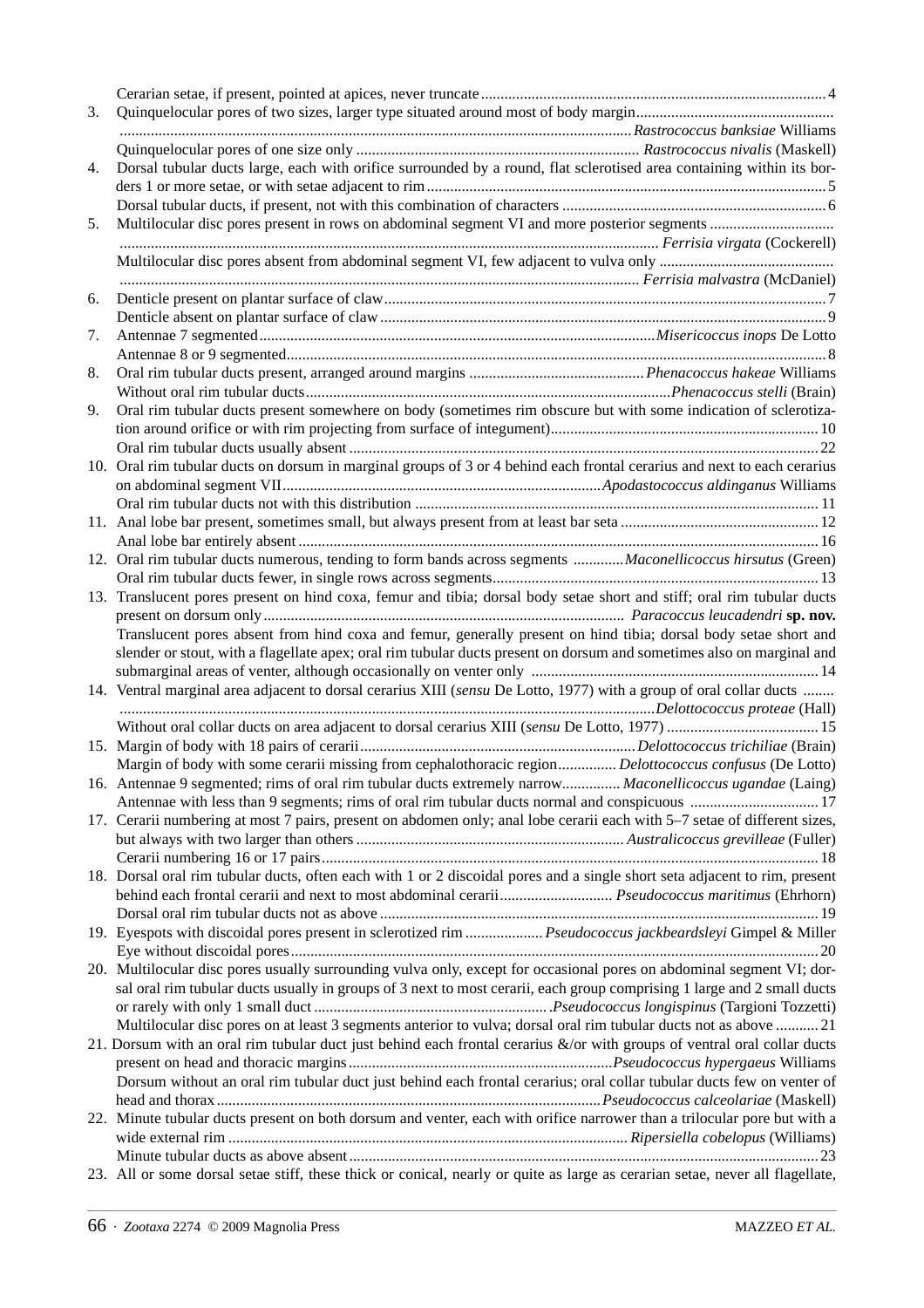| Dorsal surface with setae stiff, thick, lanceolate or conical, never slender except for one or two auxiliary setae and    |
|---------------------------------------------------------------------------------------------------------------------------|
|                                                                                                                           |
|                                                                                                                           |
|                                                                                                                           |
|                                                                                                                           |
|                                                                                                                           |
| 27. Cerarii recognizable as 17 distinct pairs; cerarii on abdomen often with more than 2 cerarian setae and those on head |
|                                                                                                                           |
| Cerarii present as about 12 distinct pairs, becoming unrecognizable on head and thorax; those on abdomen usually          |
|                                                                                                                           |
|                                                                                                                           |
|                                                                                                                           |
| 29. Head with 14–35 tubular ducts and/or thorax with 7–30 ducts near eighth pair of cerarii; total number of ducts on     |
| head and next to eighth pair of cerarii 19–50; multilocular disc pores on posterior edges of abdominal segments IV–       |
|                                                                                                                           |
| Head with 0–13 tubular ducts and/or thorax with 0–6 ducts near eighth pair of cerarii; total number of ducts on head      |
| and next to eighth pair of cerarii 0–18; multilocular disc pores on posterior edges of abdominal segments IV–VII          |
|                                                                                                                           |
|                                                                                                                           |

# **Acknowledgments**

Thanks are due to D.J. Williams (The Natural History Museum, London, UK), Danièle Matile-Ferrero (Muséum National d'Histoire Naturelle, Paris, France), and Jean-François Germain (Laboratoire National de la Protection des Vegétéaux, Montpellier, France) for reviewing the description and for their comments on the species; to Mário Oliveira (Europrotea) and Ana Passarinho for their help with the collection of the studied specimens; to Elisabete Figueiredo (Instituto Superior de Agronomia, Portugal) and Maria José Leandro (Flora United Farm Lda, Portugal) for their help in obtaining some publications on Proteaceae; and to Chris Hodgson (National Museum of Wales, Cardiff, UK), Sebastiano Barbagallo (Dipartimento di Scienze e Tecnologie Fitosanitarie, Catania, Italy), Rosa Henderson (Landcare Research, Auckland, New Zealand) and an anonymous reviewer for their critical review and suggestions that significantly improved an early version of the manuscript.

## **References**

- Balachowsky, A.S. (1951) Sur un Pseudococcini (Hom. Coccoidea) nouveau vivant sur *Ficus salicifolius* Vahl. dans le Tassili-n-Ajjer (Sahara Central). *Revue de Pathologie Végétale et d'Entomologie Agricole de France*, 30, 197–202.
- Ben-Dov, Y. (1990) Zoogeographical affinities of Middle Eastern mealybugs. *Proceedings of the VI ISSIS, Krakow, 1990, part II,* pp. 95–100.
- Ben-Dov, Y. (1994) *A Systematic Catalogue of the Mealybugs of the World (Insecta: Homoptera: Coccoidea: Pseudococcidae and Putoidae) with data on geographical distribution, host plants, biology and economic importance*. Intercept Limited, Andover, UK. 686 pp.
- Ben-Dov, Y. (2004) ScaleNet, *Paracoccus*. Available from http://www.sel.barc.usda.gov/scalecgi/
- checklist.exe?Family=Pseudococcidae&genus=Paracoccus (accessed 15 October 2008).
- Ben-Dov, Y (2009a) ScaleNet, Scales in a Family/Genus Query. Available from http://www.sel.barc.usda.gov/scalecgi/ chklist.exe?Family=Pseudococcidae&genus= (accessed 10 June 2009).
- Ben-Dov, Y. (2009b) ScaleNet, Scales on a Host Query Results. Available from http://www.sel.barc.usda.gov/scalecgi/ scaleson.exe?family=Proteaceae&scalefamily=Pseudococcidae&genus=&scalegenus=&species= (accessed 10 June 2009).
- Ben-Dov, Y., Miller, D.R. & Gibson, G.A.P. (2009) ScaleNet, Scales in a Country Query Results. Available from http:// www.sel.barc.usda.gov/scalecgi/region.exe?region=F&family= Pseudococcidae&country=ZAF&genus=&intro=